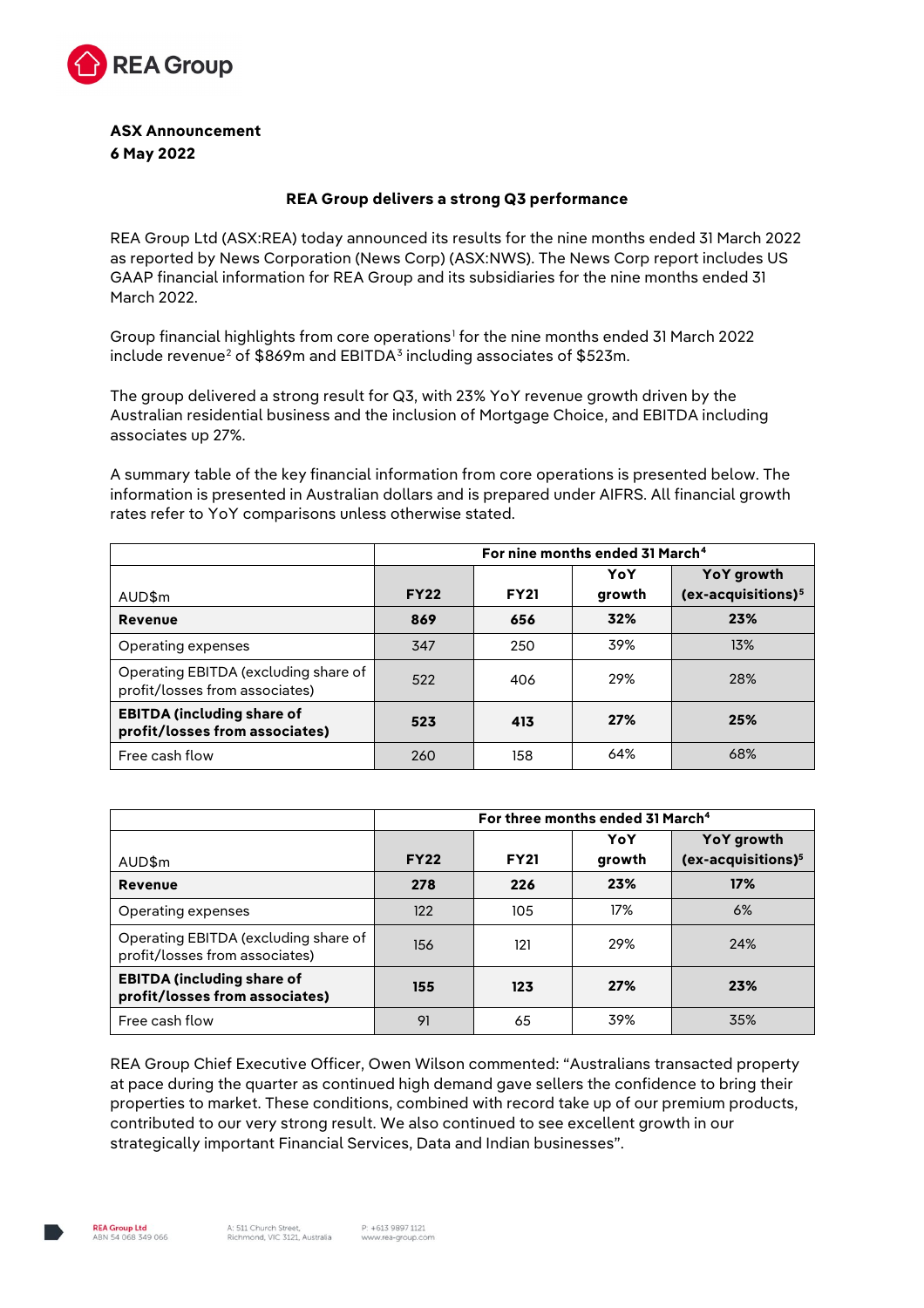# **Q3 RESULT**

The Australian residential property market continued the post-covid recovery during the quarter. National listings increased 11% YoY, with Sydney up 14% and Melbourne up 8%.

A summary of the quarterly residential listings and project commencement changes is outlined in the table below, showing changes against the prior corresponding period:

|                                              | Q3'21 | Q4'21 | Q1'22 | Q2'22  | Q3'22  |
|----------------------------------------------|-------|-------|-------|--------|--------|
| Residential Buy listings change <sup>6</sup> |       |       |       |        |        |
| <b>National</b>                              | 8%    | 54%   | 11%   | 22%    | 11%    |
| Sydney                                       | 6%    | 64%   | $-7%$ | 39%    | 14%    |
| Melbourne                                    | 14%   | 64%   | 79%   | 25%    | 8%     |
|                                              |       |       |       |        |        |
| <b>Project commencement change</b>           | 14%   | 44%   | -37%  | $-10%$ | $-15%$ |

The Australian Residential business delivered strong revenue growth for the quarter, reflecting higher buy listings, the price rise from July 2021, increased depth and Premiere penetration, and continued growth in add-on products. Rental revenue continued to benefit from increased depth penetration and price rise, however this was more than offset by a decline in rental listings.

Commercial and Developer revenue was broadly flat. Commercial revenues increased due to higher depth volumes and price rise, however this was offset by lower Developer revenues which were impacted by the continued decline in project commencements.

Media, Data & Other revenues increased for the quarter, with strong YoY growth in Data and more modest growth for Media and Other revenues.

Financial Services delivered strong growth in operating revenues, due to continued growth in settlements and brokers. The rebrand of Smartline brokers to Mortgage Choice commenced during the quarter, and full integration remains on track for completion by Q3 FY23.

REA India delivered strong revenue growth for the quarter, driven by Housing.com's property advertising business, which saw audience growth of 31% YoY[7](#page-4-6) . Revenue has also continued to benefit from growth in adjacency products on the Housing Edge platform, such as Rent Pay.

Core operating costs, excluding acquisitions, increased by 6% YoY, mainly due to higher employee costs as the Group continues to invest to deliver strategic initiatives, and increased marketing and revenue-related costs.

The Group's combined share of associates contributed a \$0.5m loss to core EBITDA, down from a \$1.4m gain in Q3 FY21, primarily reflecting the equity accounted loss from PropertyGuru, which was not in the prior period.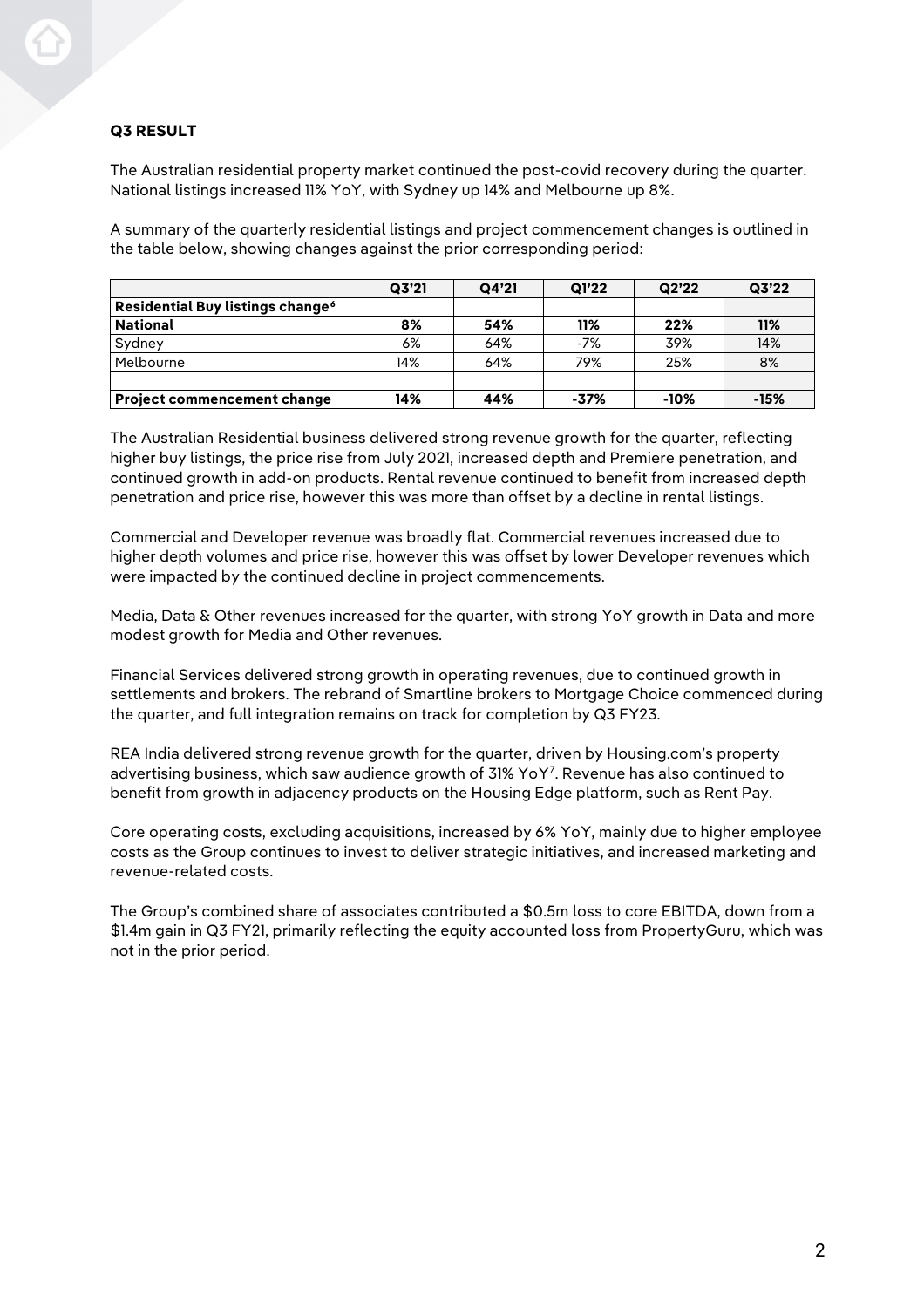# **Realestate.com.au maintains leadership as Australia's number one property site**

<span id="page-2-0"></span>REA Group's flagship site, realestate.com.au, further consolidated its leadership position<sup>[8](#page-4-7)</sup>. delivering a record average monthly audience in  $Q3<sup>9</sup>$  $Q3<sup>9</sup>$  $Q3<sup>9</sup>$ . Realestate.com.au grew to be Australia's sixth largest online brand during the quarter $^{10}$ .

"Having the largest and most engaged audience delivers great value to our customers. This is key to our success, and we were pleased to realise a strong increase in active members during the quarter, with greater uptake of our property tracking and valuation tools," Mr Wilson said.

Key realestate.com.au audience highlights for Q3 included:

- $\bullet$   $\,$  12.7 million people visited each month on average $^{\circ}$ , or 63% of Australia's adult population";
- [12](#page-4-11)4.0 million average monthly visits<sup>12</sup>, 3.4 times more visits than the nearest competitor each month on average<sup>[13](#page-4-12)</sup>;
- 26% YoY increase in active members<sup>14</sup>; and
- 50% YoY increase in active property owner tracks<sup>[15](#page-4-14)</sup>

## **OUTLOOK**

The fundamentals of the residential property market remain positive, with an increasingly healthy balance between supply of properties and demand from buyers. While further interest rate rises are expected, strong bank liquidity, record low unemployment and increased immigration should underpin the Australian property market.

As expected, April national residential listings were down 8% YoY, with Sydney listings declining 19% and Melbourne 18%, impacted by the timing of the Easter and Anzac Day holiday period. National listings are likely to be down YoY in the fourth quarter, reflecting very strong prior period listings and potential impacts from the federal election.

As with residential listings, Financial Services settlements growth is likely to slow in the fourth quarter as we cycle exceptionally strong prior year comparables. We also expect the current industry trend of increased mortgage run-off rates to negatively impact the valuation of future trail commissions at year end.

Developer project commencements are expected to be down YoY in Q4 as we cycle very strong prior year volumes, which were assisted by the Homebuilder government stimulus extension. The impact of rising construction costs is also causing delays to some projects.

It is anticipated that Q4 volume headwinds will be more than offset by higher Residential and Commercial yields, supported by contracted price rises and increased depth penetration, the benefit of strong March volumes deferred into Q4, and growth in Data and REA India revenues.

The Group continues to target full year positive operating jaws, excluding the impact of the REA India and Mortgage Choice acquisitions, with low-double digit operating cost growth expected.

"The Australian property market is very healthy. While we are seeing housing price moderation in some areas, the strong economic fundamentals will continue to support robust conditions beyond this quarter. We are excited by the significant growth opportunities throughout our business and are well positioned to deliver another strong full year result," Mr Wilson concluded.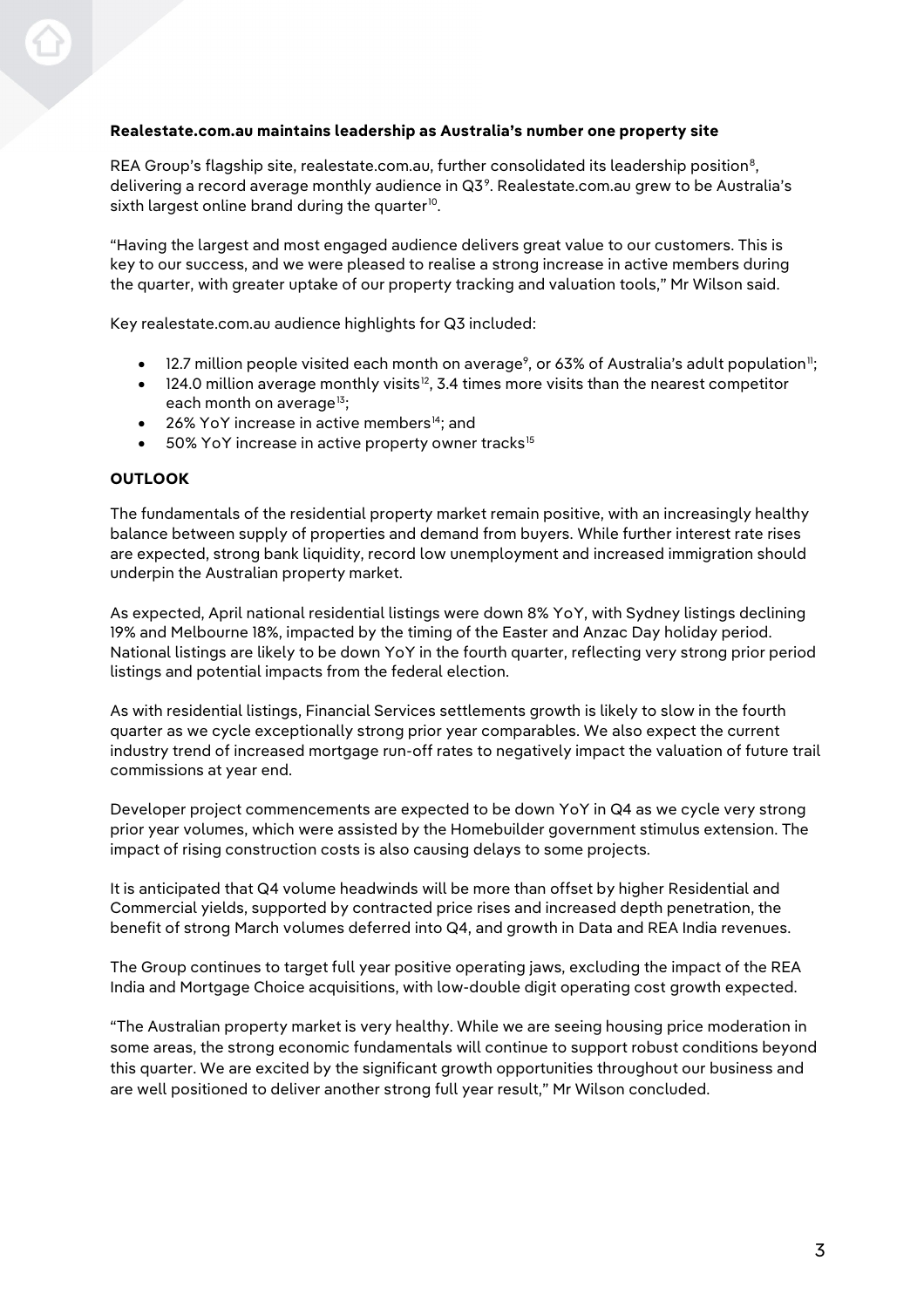A full copy of News Corp's Form 10-Q to be filed with the U.S. Securities and Exchange Commission (SEC) will be lodged with the ASX when it becomes available. It is noted that the reported US Dollar figures in the News quarterly release may not match with the Australian Dollar figures noted above, as the reported figures are presented in accordance with US GAAP with which News Corp must comply.

**-ends-**

## **For further information, please contact:**

| <b>REA Group Ltd Media:</b>                     |
|-------------------------------------------------|
| Angus Urguhart                                  |
| <b>General Manager Corporate Communications</b> |
| M: +61 437 518 713                              |
| E: angus.urquhart@rea-group.com                 |
|                                                 |

The release of this announcement was authorised by the Board.

## **About REA Group** (www.rea-group.com):

REA Group Ltd ACN 068 349 066 (ASX:REA) ("REA Group") is a multinational digital advertising business specialising in property. REA Group operates Australia's leading residential and commercial property websites – realestate.com.au and realcommercial.com.au – as well as the leading website dedicated to share property, Flatmates.com.au and property research website, property.com.au. REA Group owns Smartline Home Loans Pty Ltd and Mortgage Choice Pty Ltd, Australian mortgage broking franchise groups, and PropTrack Pty Ltd, a leading provider of property data services. In Australia, REA Group holds strategic investments in Simpology Pty Ltd, a leading provider of mortgage application and e-lodgement solutions for the broking and lending industries; Realtair Pty Ltd, a digital platform providing end-to-end technology solutions for the real estate transaction process, Campaign Agent Pty Ltd, Australia's leading provider of Buy Now Pay Later solutions for the Australian real estate market and Managed Platforms Pty Ltd, an emerging Property Management software platform. Internationally, REA Group holds a controlling interest in REA India Pte. Ltd. operator of established brands Housing.com, Makaan.com and PropTiger.com and owns a leading portal in China (myfun.com). REA Group also holds a significant minority shareholding in Move, Inc., operator of realtor.com in the US, and the PropertyGuru Group, operator of leading property sites in Malaysia, Singapore, Thailand and Vietnam.